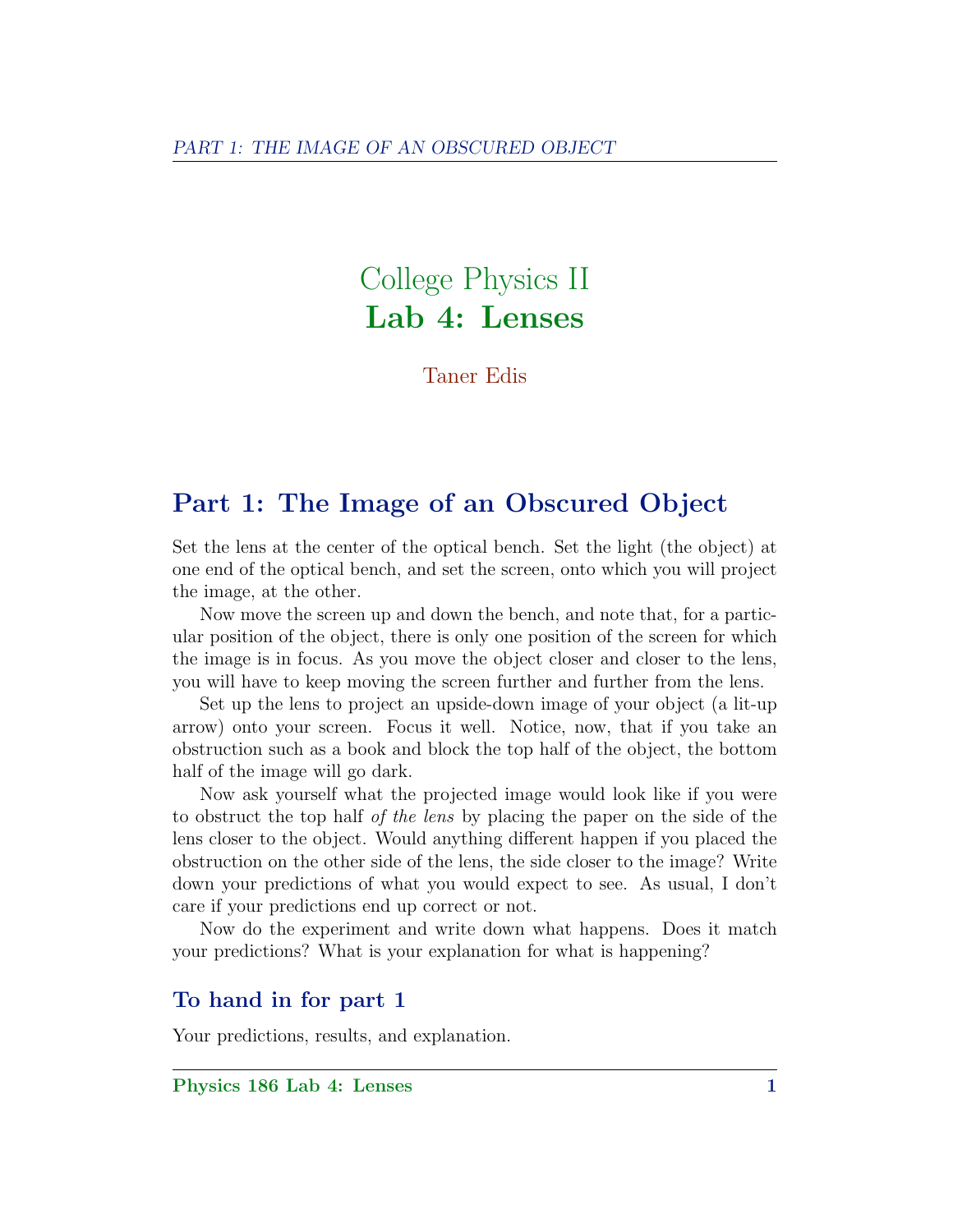## Part 2: The Experiment

If you put an object on one side of a convex lens, then there will be an image on the other side of the lens. For a given object-to-lens distance O there is only one screen position at which the image will be sharp.  $I$  is the image-to-lens distance when the image is sharp.

Now, measure values of  $O$  and  $I$  for many different positions of the object and the lens. You should get at least 12 data points, with as widely separated values as you can manage. Get more points if you can; once you get the hang of it, measurements won't take long.

#### To hand in for part 2

Your data, in a table listing O and I values.

## Activity 3: The Equation

If you were to look up the equation for a thin lens, you would find

<span id="page-1-0"></span>
$$
\frac{1}{O} + \frac{1}{I} = \frac{1}{f} \tag{1}
$$

f is the focal length of the lens. It is a property of the lens: when the object is infinitely far away, the image will become a single bright point at a distance  $I = f$ . You can't get  $O \to \infty$ , but in your data, with large values of O, you might see your corresponding  $I$  values start to approach  $f$ .

There is one complication about this equation. Depending on the type of lens you use, your  $O$  and  $I$  values can be negative or positive. Therefore, besides equation [\(1\)](#page-1-0), you have three more possibilities:

$$
\frac{1}{O} - \frac{1}{I} = \frac{1}{f} \tag{2}
$$

$$
-\frac{1}{O} + \frac{1}{I} = \frac{1}{f}
$$
 (3)

$$
-\frac{1}{O} - \frac{1}{I} = \frac{1}{f}
$$
 (4)